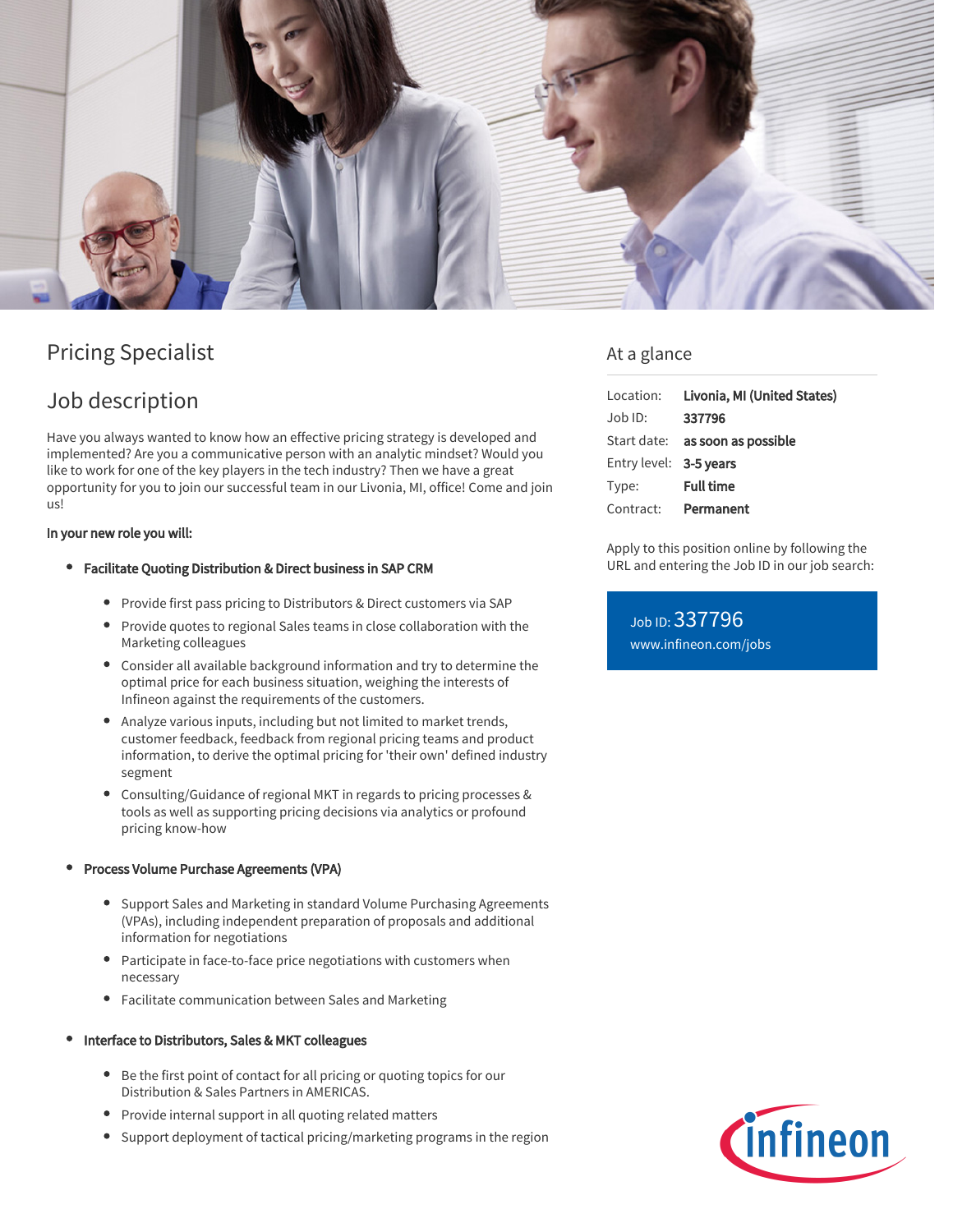Encourage permanent optimization/constant improvement of Sales and Marketing processes to increase efficiency and effectiveness

## Profile

### You are best equipped for this task if you have:

- A bachelor's degree in business and/or engineering related fields, including but not limited to Business Administration, Business Engineering, Finance, Economics, and Electrical Engineering
- 3-5 years of experience in pricing, marketing or similar functions in the tech industry is highly preferred
- Basic understanding of the Sales and/or Distribution side of business- ideally with knowledge of pricing and/or quotes; experience within theB2B area is considered a plus
- Proven skills in data analytics
- Meticulous attention to detail, diligence and very good with numbers
- Proactive personality with a sense of urgency and attention to detail at all times
- Service minded
- Proven experience as a strong team player and self starter
- The ability to be a quick learner and have a high level of curiosity
- Ability to work independently and to structure own work
- Fluency in English with stellar written communication and presentation skills
- $\bullet$ Proficiency in MS-Office (especially Excel); experienced in Business Objects; knowledge of SAP CRM and analytical tools is highly preferred

### Benefits

**• Livonia, MI:** Medical, Dental & Vision Plans; Flexible Reimbursement Accounts (FSAs); Industry leading 401k Employer Contribution/Match; Company Performance Bonus; Holiday Pay & Paid Time Off (PTO); Flexible Working Conditions, Part-time Options; Different career paths: Project Management, Technical Ladder, Management & Individual Contributor; Health promotion programsWide range of Training Offers & Career Development Planning; Coaching, Mentoring, Networking Possibilities; International assignments; Basic Life & Dependent Life Insurance; Paid Sick Leave, Accidental Death & Disability Insurance (AD&D); Short-term & Long-term Disability; Employee Assistance Program (EAP); Health Promotion Programs; Reduced Price for Public Transportation

### Why Us

### Part of your life. Part of tomorrow.

We make life easier, safer and greener – with technology that achieves more, consumes less and is accessible to everyone. Microelectronics from Infineon is the key to a better future. Efficient use of energy, environmentally-friendly mobility and security in a connected world – we solve some of the most critical challenges that our society faces while taking a conscientious approach to the use of natural resources.

Infineon Technologies Americas Corp. is an equal opportunity employer. All qualified applicants will receive consideration for employment without regard to race, color, religion, sex (including pregnancy, childbirth, or related medical conditions), gender identity, national origin, ancestry, citizenship, age, physical or mental disability, legally protected medical condition, family care status, military or veteran status, marital status, domestic partner status, sexual orientation, or any other basis protected by local, state, or federal laws. Applicants with questions about access or requiring a